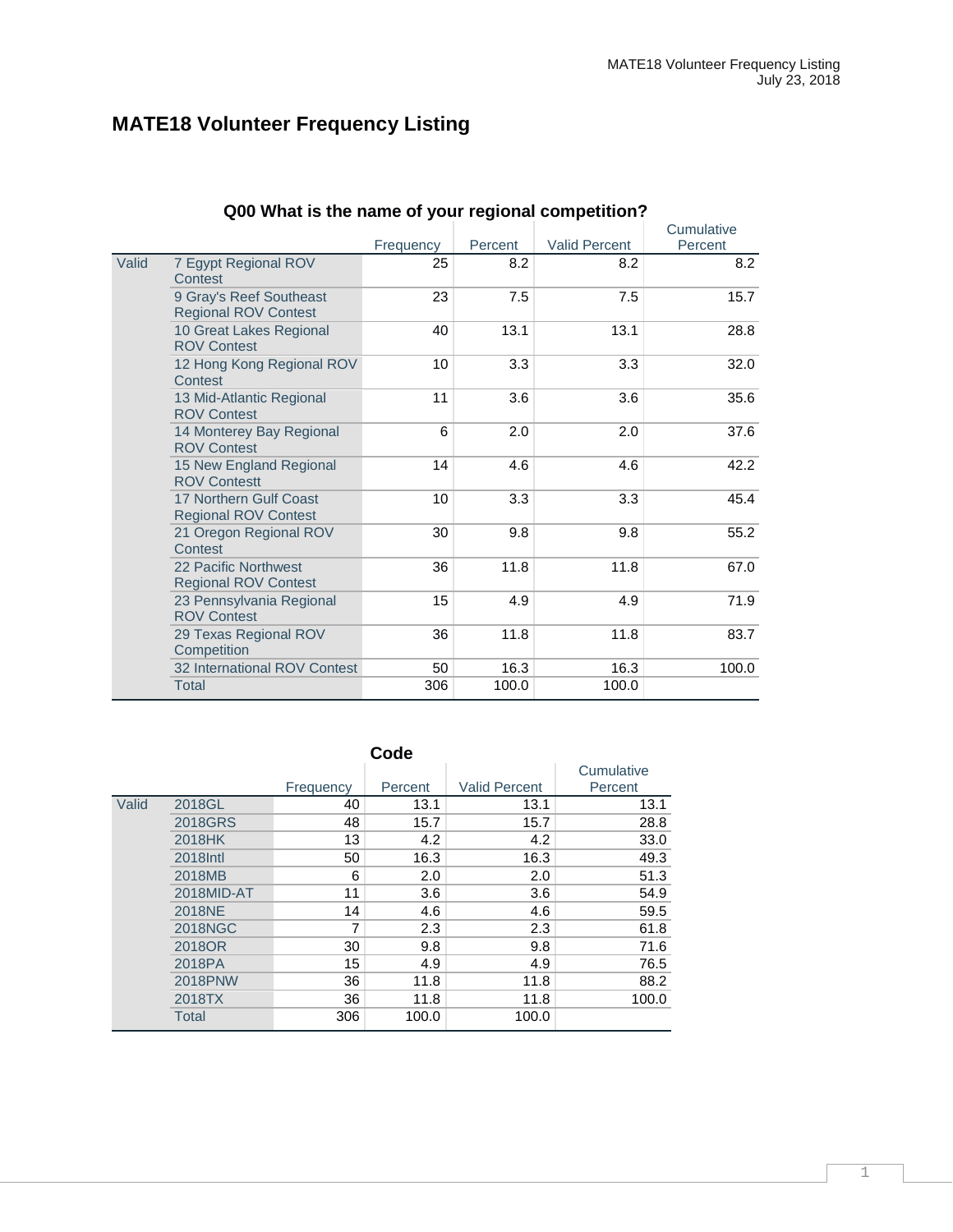# **Q01A What was your role in the competition? Poolside mission judge**

|       |        | Frequency | Percent | <b>Valid Percent</b> | Cumulative<br>Percent |
|-------|--------|-----------|---------|----------------------|-----------------------|
| Valid | 1 Yes  | 75        | 24.5    | 24.5                 | 24.5                  |
|       | $2$ No | 231       | 75.5    | 75.5                 | 100.0                 |
|       | Total  | 306       | 100.0   | 100.0                |                       |

# **Q01B What was your role in the competition? Engineering presentation judge**

|       |        | Frequency | Percent | <b>Valid Percent</b> | Cumulative<br>Percent |
|-------|--------|-----------|---------|----------------------|-----------------------|
| Valid | 1 Yes  | 79        | 25.8    | 25.8                 | 25.8                  |
|       | $2$ No | 227       | 74.2    | 74.2                 | 100.0                 |
|       | Total  | 306       | 100.0   | 100.0                |                       |

# **Q01C What was your role in the competition? Technical documentation judge**

|       |        | Frequency | Percent | -<br><b>Valid Percent</b> | Cumulative<br>Percent |
|-------|--------|-----------|---------|---------------------------|-----------------------|
| Valid | 1 Yes  | 18        | 5.9     | 5.9                       | 5.9                   |
|       | $2$ No | 288       | 94.1    | 94.1                      | 100.0                 |
|       | Total  | 306       | 100.0   | 100.0                     |                       |

|       | Q01D What was your role in the competition? Poster judge |           |         |                      |            |  |  |  |  |
|-------|----------------------------------------------------------|-----------|---------|----------------------|------------|--|--|--|--|
|       |                                                          |           |         |                      | Cumulative |  |  |  |  |
|       |                                                          | Frequency | Percent | <b>Valid Percent</b> | Percent    |  |  |  |  |
| Valid | 1 Yes                                                    | 37        | 12.1    | 12.1                 | 12.1       |  |  |  |  |
|       | $2$ No                                                   | 269       | 87.9    | 87.9                 | 100.0      |  |  |  |  |
|       | Total                                                    | 306       | 100.0   | 100.0                |            |  |  |  |  |

# **Q01E What was your role in the competition? Event sponsor**

|       |       | Frequency | Percent | <b>Valid Percent</b> | Cumulative<br>Percent |
|-------|-------|-----------|---------|----------------------|-----------------------|
| Valid | 1 Yes |           | 2.6     | 2.6                  | 2.6                   |
|       | 2 No  | 298       | 97.4    | 97.4                 | 100.0                 |
|       | Total | 306       | 100.0   | 100.0                |                       |

# **Q01F What was your role in the competition? Inspiration for Innovation exhibitor**

|       |        | Frequency | Percent | <b>Valid Percent</b> | Cumulative<br>Percent |
|-------|--------|-----------|---------|----------------------|-----------------------|
| Valid | 1 Yes  |           |         |                      |                       |
|       | $2$ No | 304       | 99.3    | 99.3                 | 100.0                 |
|       | Total  | 306       | 100.0   | 100.0                |                       |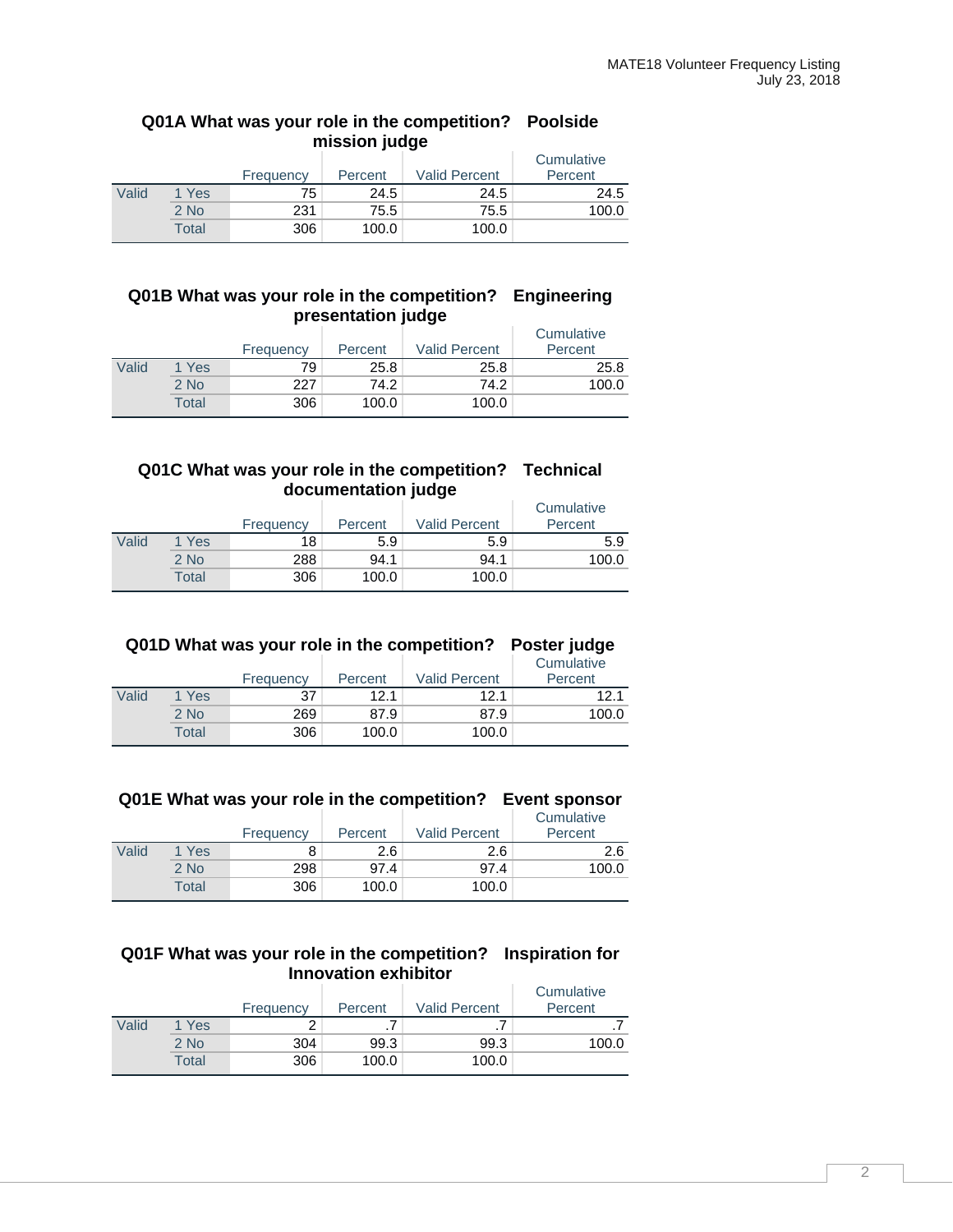|       |        | Frequency | Percent | <b>Valid Percent</b> | Cumulative<br>Percent |
|-------|--------|-----------|---------|----------------------|-----------------------|
| Valid | 1 Yes  | 66        | 21.6    | 21.6                 | 21.6                  |
|       | $2$ No | 240       | 78.4    | 78.4                 | 100.0                 |
|       | Total  | 306       | 100.0   | 100.0                |                       |

# **Q01G Technical support**

# **Q01H General competition support**

|       |        | Frequency | Percent | <b>Valid Percent</b> | Cumulative<br>Percent |
|-------|--------|-----------|---------|----------------------|-----------------------|
| Valid | 1 Yes  | 38        | 12.4    | 12.4                 | 12.4                  |
|       | $2$ No | 268       | 87.6    | 87.6                 | 100.0                 |
|       | Total  | 306       | 100.0   | 100.0                |                       |

#### **Q01I What was your role in the competition? Other, please describe:**

|       |        | Frequency | Percent | <b>Valid Percent</b> | Cumulative<br>Percent |
|-------|--------|-----------|---------|----------------------|-----------------------|
| Valid | 1 Yes  | 42        | 13.7    | 13.7                 | 13.7                  |
|       | $2$ No | 264       | 86.3    | 86.3                 | 100.0                 |
|       | Total  | 306       | 100.0   | 100.0                |                       |

# **Q01I\_o What was your role in the competition? Other, please describe: (specify)**

|       |               | Frequency | Percent | <b>Valid Percent</b> | Cumulative<br>Percent |
|-------|---------------|-----------|---------|----------------------|-----------------------|
| Valid | 1 Comments    | 48        | 15.7    | 15.7                 | 15.7                  |
|       | 2 No comments | 258       | 84.3    | 84.3                 | 100.0                 |
|       | Total         | 306       | 100.0   | 100.0                |                       |

# **Q02A Did you spend most of your time working with the SCOUT, RANGER, NAVIGATOR, or EXPLORER classes? SCOUT**

|       |        | Frequency | Percent | <b>Valid Percent</b> | Cumulative<br>Percent |
|-------|--------|-----------|---------|----------------------|-----------------------|
| Valid | 1 Yes  | 88        | 28.8    | 28.8                 | 28.8                  |
|       | $2$ No | 218       | 71.2    | 71.2                 | 100.0                 |
|       | Total  | 306       | 100.0   | 100.0                |                       |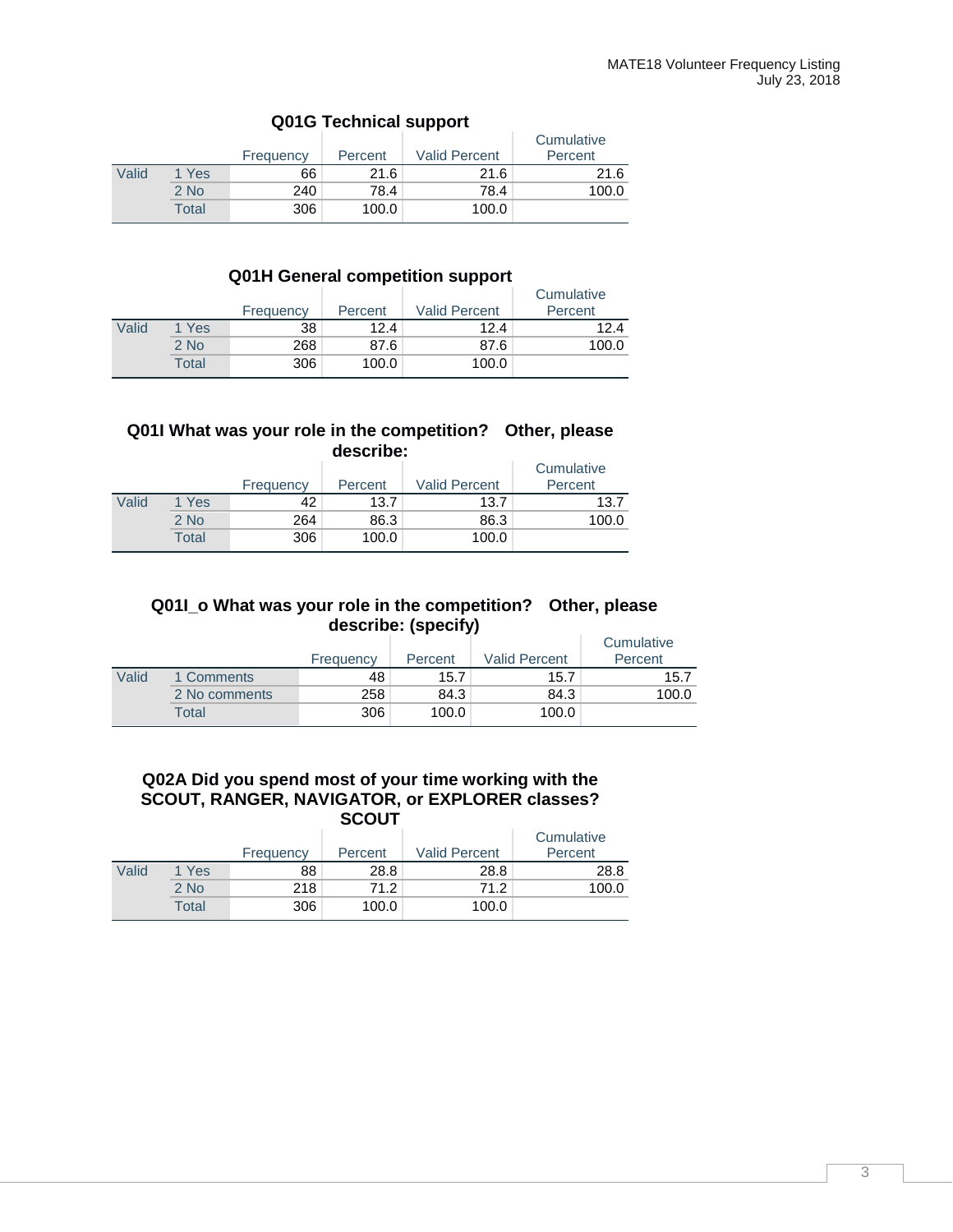#### **Q02B Did you spend most of your time working with the SCOUT, RANGER, NAVIGATOR, or EXPLORER classes? RANGER**

|       |        | Frequency | Percent | <b>Valid Percent</b> | Cumulative<br>Percent |
|-------|--------|-----------|---------|----------------------|-----------------------|
| Valid | 1 Yes  | 130       | 42.5    | 42.5                 | 42.5                  |
|       | $2$ No | 176       | 57.5    | 57.5                 | 100.0                 |
|       | Total  | 306       | 100.0   | 100.0                |                       |

# **Q02C Did you spend most of your time working with the SCOUT, RANGER, NAVIGATOR, or EXPLORER classes? NAVIGATOR**

|       |        | Frequency | Percent | <b>Valid Percent</b> | Cumulative<br>Percent |
|-------|--------|-----------|---------|----------------------|-----------------------|
| Valid | 1 Yes  | 52        | 17.0    | 17.0                 | 17.0                  |
|       | $2$ No | 254       | 83.0    | 83.0                 | 100.0                 |
|       | Total  | 306       | 100.0   | 100.0                |                       |

# **Q02D Did you spend most of your time working with the SCOUT, RANGER, NAVIGATOR, or EXPLORER classes? EXPLORER**

|       |        | Frequency | Percent | <b>Valid Percent</b> | Cumulative<br>Percent |
|-------|--------|-----------|---------|----------------------|-----------------------|
| Valid | 1 Yes  | 30        | 9.8     | 9.8                  | 9.8                   |
|       | $2$ No | 276       | 90.2    | 90.2                 | 100.0                 |
|       | Total  | 306       | 100.0   | 100.0                |                       |

#### **Q02E Did you spend most of your time working with the SCOUT, RANGER, NAVIGATOR, or EXPLORER classes? Not applicable**

|       |       | Frequency | Percent | <b>Valid Percent</b> | Cumulative<br>Percent |
|-------|-------|-----------|---------|----------------------|-----------------------|
| Valid | 1 Yes | 60        | 19.6    | 19.6                 | 19.6                  |
|       | 2 No  | 246       | 80.4    | 80.4                 | 100.0                 |
|       | Total | 306       | 100.0   | 100.0                |                       |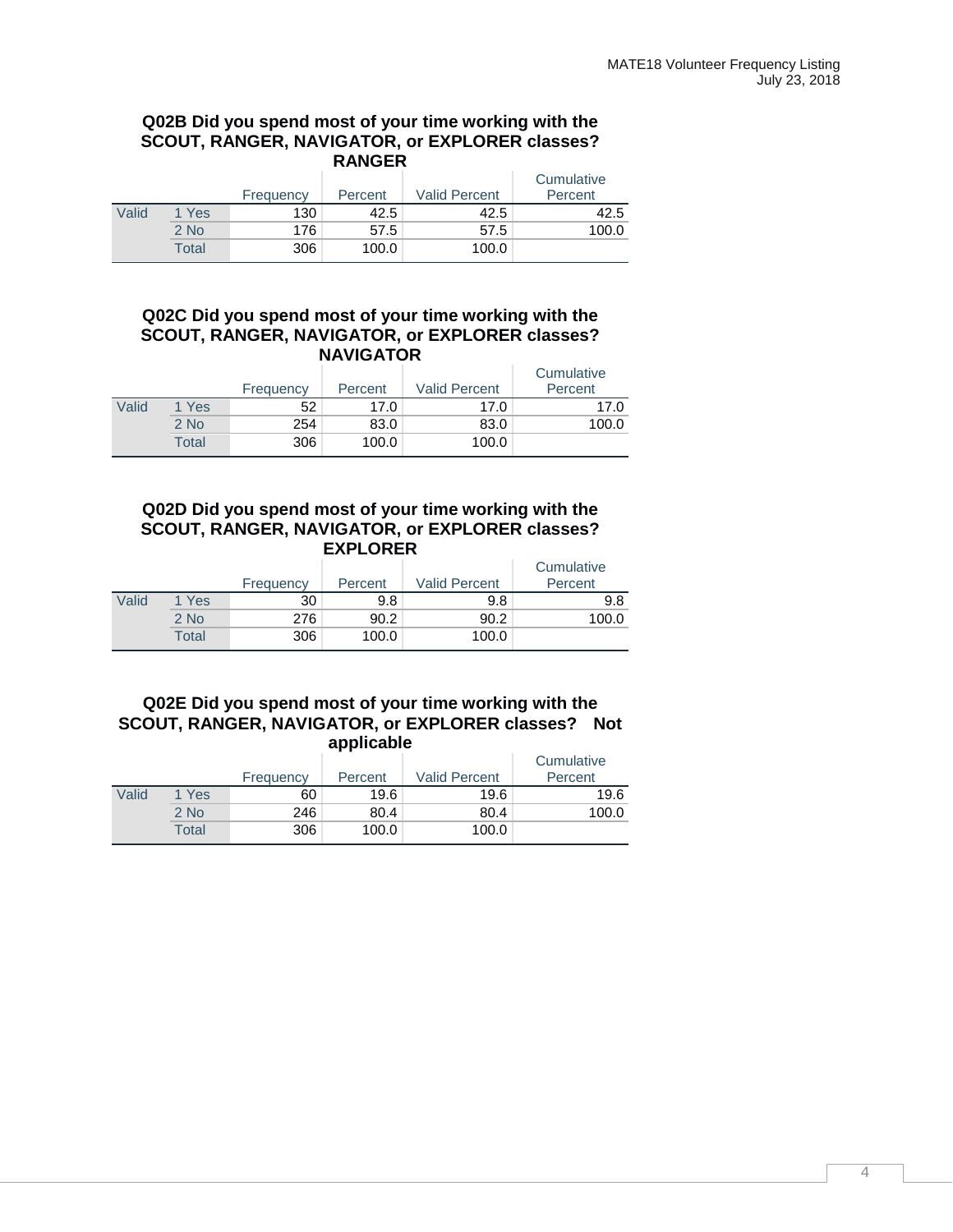|                | $10.1$ Program. |                |         |                      |            |  |  |  |  |
|----------------|-----------------|----------------|---------|----------------------|------------|--|--|--|--|
|                |                 |                |         |                      | Cumulative |  |  |  |  |
|                |                 | Frequency      | Percent | <b>Valid Percent</b> | Percent    |  |  |  |  |
| Valid          | 1 Excellent     | 214            | 69.9    | 70.4                 | 70.4       |  |  |  |  |
|                | 2 Good          | 83             | 27.1    | 27.3                 | 97.7       |  |  |  |  |
|                | 3 Fair          | 5              | 1.6     | 1.6                  | 99.3       |  |  |  |  |
|                | 5 Very poor     | 2              | .7      | .7                   | 100.0      |  |  |  |  |
|                | <b>Total</b>    | 304            | 99.3    | 100.0                |            |  |  |  |  |
| <b>Missing</b> | -1 No answer    | $\overline{2}$ | .7      |                      |            |  |  |  |  |
| <b>Total</b>   |                 | 306            | 100.0   |                      |            |  |  |  |  |

# **Q03A Experience with: Overall experience volunteering with the MATE ROV program.**

# **Q03B Experience with: The ROV competition support provided to the judges and volunteers.**

|                |              | Frequency | Percent | <b>Valid Percent</b> | Cumulative<br>Percent |
|----------------|--------------|-----------|---------|----------------------|-----------------------|
| Valid          | 1 Excellent  | 182       | 59.5    | 60.3                 | 60.3                  |
|                | 2 Good       | 91        | 29.7    | 30.1                 | 90.4                  |
|                | 3 Fair       | 20        | 6.5     | 6.6                  | 97.0                  |
|                | 5 Very poor  | 3         | 1.0     | 1.0                  | 98.0                  |
|                | 6 Dont know  | 6         | 2.0     | 2.0                  | 100.0                 |
|                | Total        | 302       | 98.7    | 100.0                |                       |
| <b>Missing</b> | -1 No answer | 4         | 1.3     |                      |                       |
| <b>Total</b>   |              | 306       | 100.0   |                      |                       |

# **Q04 How can we improve the support you receive?**

|       |               | Frequency | Percent | <b>Valid Percent</b> | Cumulative<br>Percent |
|-------|---------------|-----------|---------|----------------------|-----------------------|
| Valid | 1 Comments    | 127       | 41.5    | 41.5                 | 41.5                  |
|       | 2 No comments | 179       | 58.5    | 58.5                 | 100.0                 |
|       | Total         | 306       | 100.0   | 100.0                |                       |

# **Q05A Volunteering in the ROV program was a worthwhile use of my time**

|                |                     | Frequency | Percent | <b>Valid Percent</b> | Cumulative<br>Percent |
|----------------|---------------------|-----------|---------|----------------------|-----------------------|
| Valid          | 1 Strongly agree    | 233       | 76.1    | 76.4                 | 76.4                  |
|                | 2 Agree             | 66        | 21.6    | 21.6                 | 98.0                  |
|                | 3 Neutral           | 3         | 1.0     | 1.0                  | 99.0                  |
|                | 4 Disagree          | 2         | .7      | .7                   | 99.7                  |
|                | 5 Strongly disagree |           | .3      | .3                   | 100.0                 |
|                | Total               | 305       | 99.7    | 100.0                |                       |
| <b>Missing</b> | -1 No answer        |           | .3      |                      |                       |
| <b>Total</b>   |                     | 306       | 100.0   |                      |                       |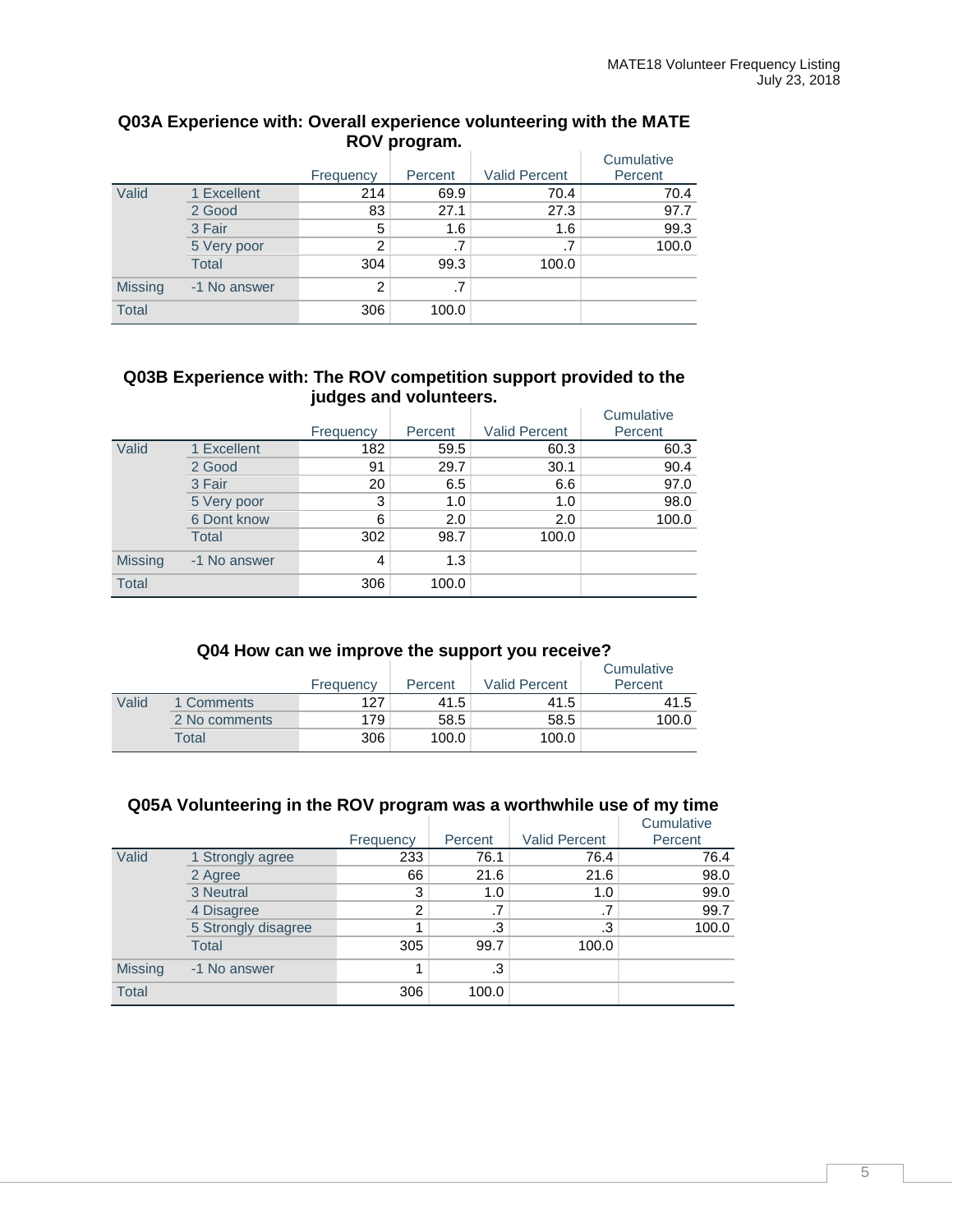|                |                  |           |         |                      | Cumulative |
|----------------|------------------|-----------|---------|----------------------|------------|
|                |                  | Frequency | Percent | <b>Valid Percent</b> | Percent    |
| Valid          | 1 Strongly agree | 226       | 73.9    | 74.8                 | 74.8       |
|                | 2 Agree          | 69        | 22.5    | 22.8                 | 97.7       |
|                | 3 Neutral        | 3         | 1.0     | 1.0                  | 98.7       |
|                | 4 Disagree       | 4         | 1.3     | 1.3                  | 100.0      |
|                | <b>Total</b>     | 302       | 98.7    | 100.0                |            |
| <b>Missing</b> | -1 No answer     | 4         | 1.3     |                      |            |
| <b>Total</b>   |                  | 306       | 100.0   |                      |            |

# **Q05B Volunteering in the ROV program was a rewarding experience.**

# **Q05C I would volunteer again at a future competition.**

|                |                     |           |         |                      | Cumulative |
|----------------|---------------------|-----------|---------|----------------------|------------|
|                |                     | Frequency | Percent | <b>Valid Percent</b> | Percent    |
| Valid          | 1 Strongly agree    | 227       | 74.2    | 75.4                 | 75.4       |
|                | 2 Agree             | 61        | 19.9    | 20.3                 | 95.7       |
|                | 3 Neutral           |           | 2.3     | 2.3                  | 98.0       |
|                | 4 Disagree          |           | .3      | .3                   | 98.3       |
|                | 5 Strongly disagree | 2         | .7      | .7                   | 99.0       |
|                | 6 Dont know         | 3         | 1.0     | 1.0                  | 100.0      |
|                | Total               | 301       | 98.4    | 100.0                |            |
| <b>Missing</b> | -1 No answer        | 5         | 1.6     |                      |            |
| <b>Total</b>   |                     | 306       | 100.0   |                      |            |

# **Q06A The ROV program helps prepare students for careers in marine science, technology and engineering**

|                |                  |                |         |                      | Cumulative |
|----------------|------------------|----------------|---------|----------------------|------------|
|                |                  | Frequency      | Percent | <b>Valid Percent</b> | Percent    |
| Valid          | 1 Strongly agree | 218            | 71.2    | 71.7                 | 71.7       |
|                | 2 Agree          | 76             | 24.8    | 25.0                 | 96.7       |
|                | 3 Neutral        | 8              | 2.6     | 2.6                  | 99.3       |
|                | 6 Dont know      | $\overline{2}$ |         | .7                   | 100.0      |
|                | <b>Total</b>     | 304            | 99.3    | 100.0                |            |
| <b>Missing</b> | -1 No answer     | 2              | .7      |                      |            |
| <b>Total</b>   |                  | 306            | 100.0   |                      |            |

# **Q06B The ROV program helps motivate students to learn science, technology, engineering and math.**

|                |                  | Frequency     | Percent | <b>Valid Percent</b> | Cumulative<br>Percent |
|----------------|------------------|---------------|---------|----------------------|-----------------------|
| Valid          | 1 Strongly agree | 232           | 75.8    | 76.3                 | 76.3                  |
|                | 2 Agree          | 69            | 22.5    | 22.7                 | 99.0                  |
|                | 3 Neutral        | 2             | .7      | .7                   | 99.7                  |
|                | 6 Dont know      |               | .3      | .3                   | 100.0                 |
|                | <b>Total</b>     | 304           | 99.3    | 100.0                |                       |
| <b>Missing</b> | -1 No answer     | $\mathcal{P}$ | .7      |                      |                       |
| <b>Total</b>   |                  | 306           | 100.0   |                      |                       |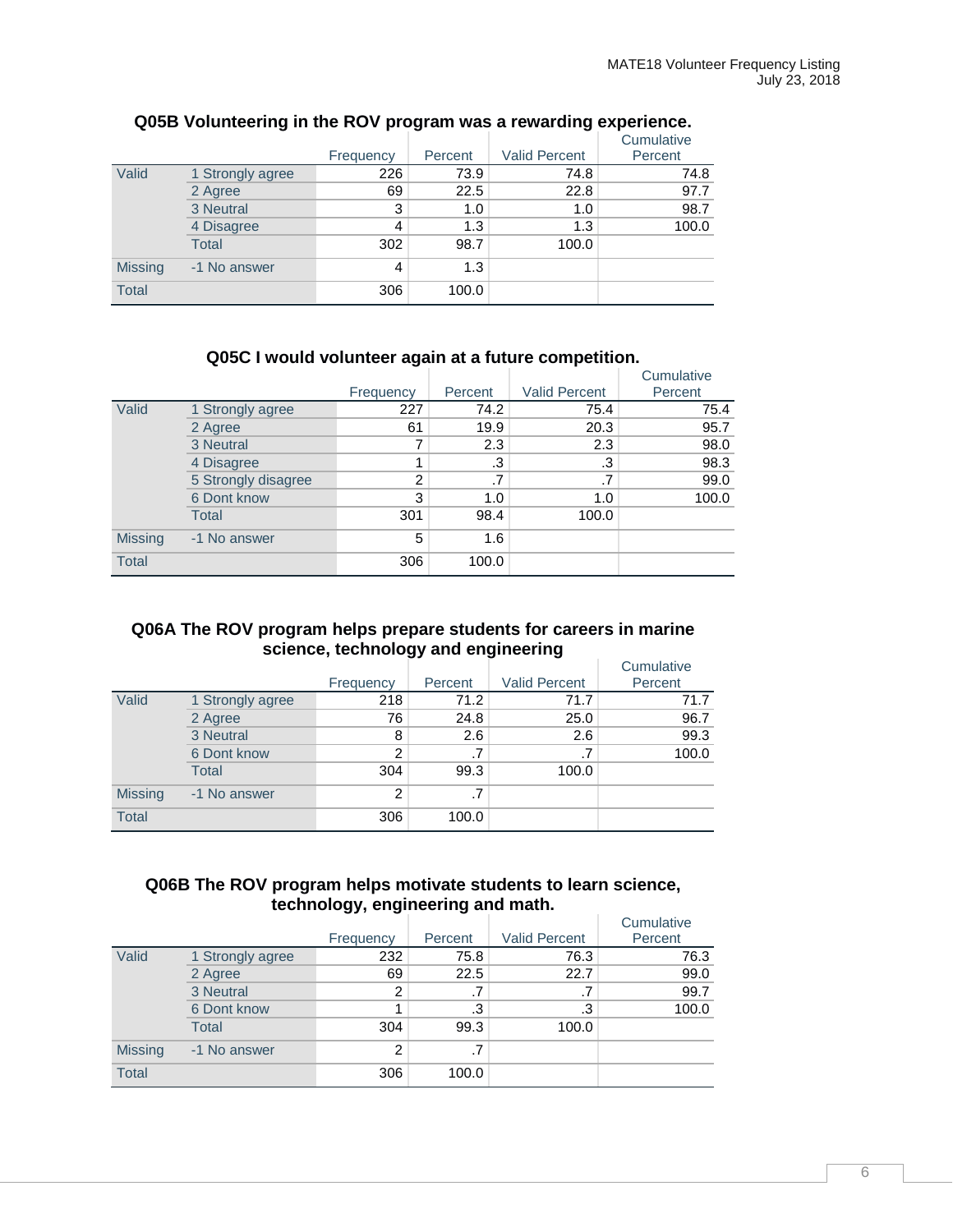|                |                  |           |         |                      | Cumulative |
|----------------|------------------|-----------|---------|----------------------|------------|
|                |                  | Frequency | Percent | <b>Valid Percent</b> | Percent    |
| Valid          | 1 Strongly agree | 236       | 77.1    | 77.6                 | 77.6       |
|                | 2 Agree          | 65        | 21.2    | 21.4                 | 99.0       |
|                | 3 Neutral        | 2         | .7      | .7                   | 99.7       |
|                | 6 Dont know      |           | .3      | .3                   | 100.0      |
|                | Total            | 304       | 99.3    | 100.0                |            |
| <b>Missing</b> | -1 No answer     | 2         | .7      |                      |            |
| <b>Total</b>   |                  | 306       | 100.0   |                      |            |

# **Q06C The ROV program helps strengthen students 21st Century Skills, such as teamwork and critical thinking**

# **Q07A Thinking about the majority of the students at the competition, please rate their skills in the following areas. Content knowledge in science, technology, and/or engineering**

|                |              |           |         |                      | Cumulative |
|----------------|--------------|-----------|---------|----------------------|------------|
|                |              | Frequency | Percent | <b>Valid Percent</b> | Percent    |
| Valid          | 1 Excellent  | 108       | 35.3    | 36.2                 | 36.2       |
|                | 2 Good       | 135       | 44.1    | 45.3                 | 81.5       |
|                | 3 Fair       | 26        | 8.5     | 8.7                  | 90.3       |
|                | 6 Dont know  | 29        | 9.5     | 9.7                  | 100.0      |
|                | Total        | 298       | 97.4    | 100.0                |            |
| <b>Missing</b> | -1 No answer | 8         | 2.6     |                      |            |
| <b>Total</b>   |              | 306       | 100.0   |                      |            |

# **Q07B Thinking about the majority of the students at the competition, please rate their skills in the following areas. Critical thinking**

|                |              |           |         |                      | Cumulative |
|----------------|--------------|-----------|---------|----------------------|------------|
|                |              | Frequency | Percent | <b>Valid Percent</b> | Percent    |
| Valid          | 1 Excellent  | 97        | 31.7    | 32.4                 | 32.4       |
|                | 2 Good       | 145       | 47.4    | 48.5                 | 80.9       |
|                | 3 Fair       | 28        | 9.2     | 9.4                  | 90.3       |
|                | 4 Poor       | 1         | .3      | .3                   | 90.6       |
|                | 6 Dont know  | 28        | 9.2     | 9.4                  | 100.0      |
|                | <b>Total</b> | 299       | 97.7    | 100.0                |            |
| <b>Missing</b> | -1 No answer | 7         | 2.3     |                      |            |
| <b>Total</b>   |              | 306       | 100.0   |                      |            |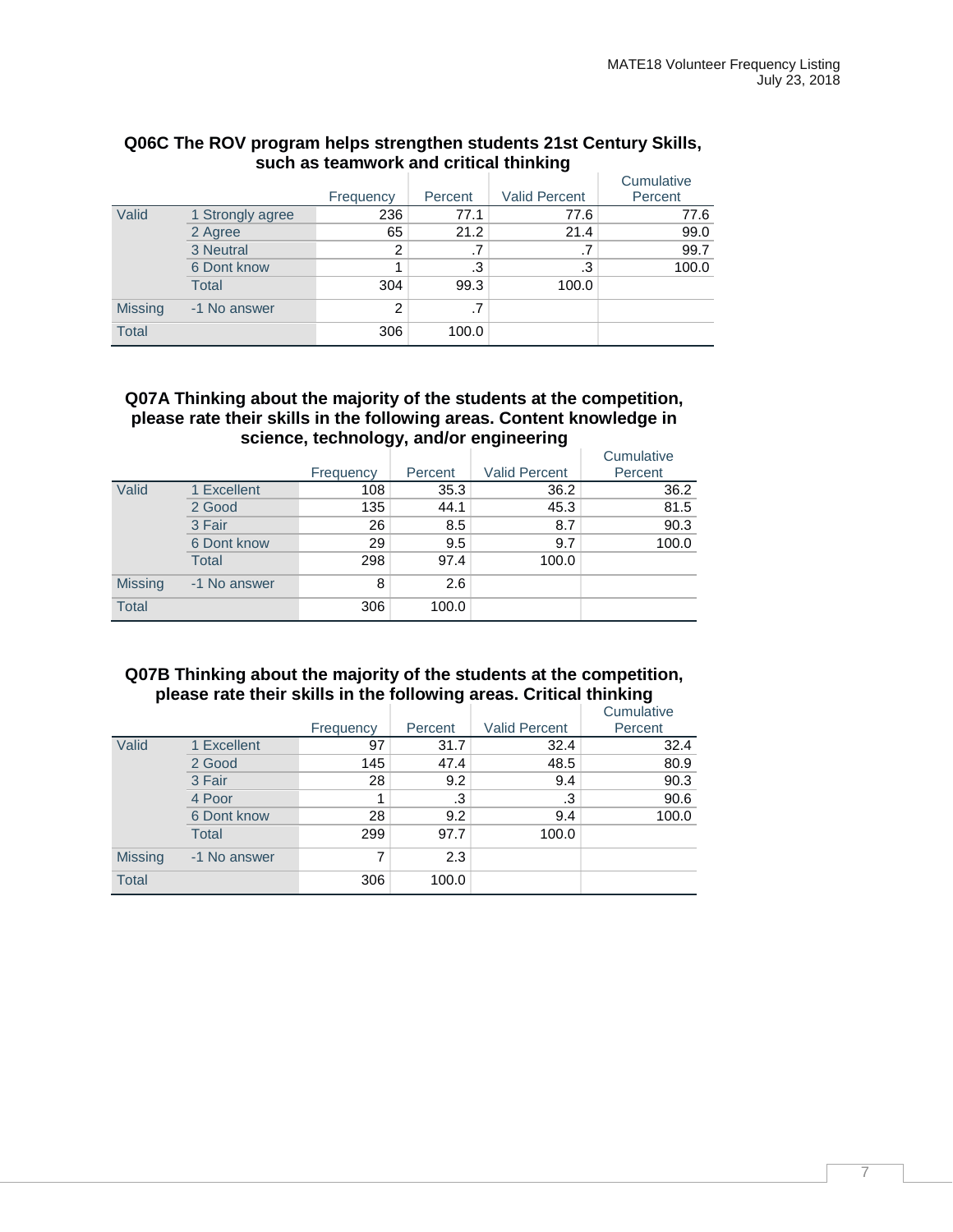|                |              | Frequency | Percent | <b>Valid Percent</b> | Cumulative<br>Percent |
|----------------|--------------|-----------|---------|----------------------|-----------------------|
| Valid          | 1 Excellent  | 147       | 48.0    | 49.2                 | 49.2                  |
|                | 2 Good       | 115       | 37.6    | 38.5                 | 87.6                  |
|                | 3 Fair       | 17        | 5.6     | 5.7                  | 93.3                  |
|                | 6 Dont know  | 20        | 6.5     | 6.7                  | 100.0                 |
|                | Total        | 299       | 97.7    | 100.0                |                       |
| <b>Missing</b> | -1 No answer | 7         | 2.3     |                      |                       |
| <b>Total</b>   |              | 306       | 100.0   |                      |                       |

## **Q07C Thinking about the majority of the students at the competition, please rate their skills in the following areas. Teamwork**

## **Q07D Thinking about the majority of the students at the competition, please rate their skills in the following areas. Professionalism**

|                |              |           |         |                      | Cumulative |
|----------------|--------------|-----------|---------|----------------------|------------|
|                |              | Frequency | Percent | <b>Valid Percent</b> | Percent    |
| Valid          | 1 Excellent  | 108       | 35.3    | 36.2                 | 36.2       |
|                | 2 Good       | 129       | 42.2    | 43.3                 | 79.5       |
|                | 3 Fair       | 38        | 12.4    | 12.8                 | 92.3       |
|                | 4 Poor       | 2         | .7      | .7                   | 93.0       |
|                | 6 Dont know  | 21        | 6.9     | 7.0                  | 100.0      |
|                | Total        | 298       | 97.4    | 100.0                |            |
| <b>Missing</b> | -1 No answer | 8         | 2.6     |                      |            |
| <b>Total</b>   |              | 306       | 100.0   |                      |            |

# **Q07E Thinking about the majority of the students at the competition, please rate their skills in the following areas. Ability to communicate their engineering process and design**

|                |              |           |         |                      | Cumulative |
|----------------|--------------|-----------|---------|----------------------|------------|
|                |              | Frequency | Percent | <b>Valid Percent</b> | Percent    |
| Valid          | 1 Excellent  | 89        | 29.1    | 29.8                 | 29.8       |
|                | 2 Good       | 122       | 39.9    | 40.8                 | 70.6       |
|                | 3 Fair       | 41        | 13.4    | 13.7                 | 84.3       |
|                | 4 Poor       | 2         | .7      | .7                   | 84.9       |
|                | 6 Dont know  | 45        | 14.7    | 15.1                 | 100.0      |
|                | Total        | 299       | 97.7    | 100.0                |            |
| <b>Missing</b> | -1 No answer | 7         | 2.3     |                      |            |
| <b>Total</b>   |              | 306       | 100.0   |                      |            |

# **Q08 Do you currently work in a technology related field?**

|                |              | Frequency | Percent | <b>Valid Percent</b> | Cumulative<br>Percent |
|----------------|--------------|-----------|---------|----------------------|-----------------------|
| Valid          | 1 Yes        | 149       | 48.7    | 50.7                 | 50.7                  |
|                | $2$ No       | 145       | 47.4    | 49.3                 | 100.0                 |
|                | <b>Total</b> | 294       | 96.1    | 100.0                |                       |
| <b>Missing</b> | -1 No answer | 12        | 3.9     |                      |                       |
| <b>Total</b>   |              | 306       | 100.0   |                      |                       |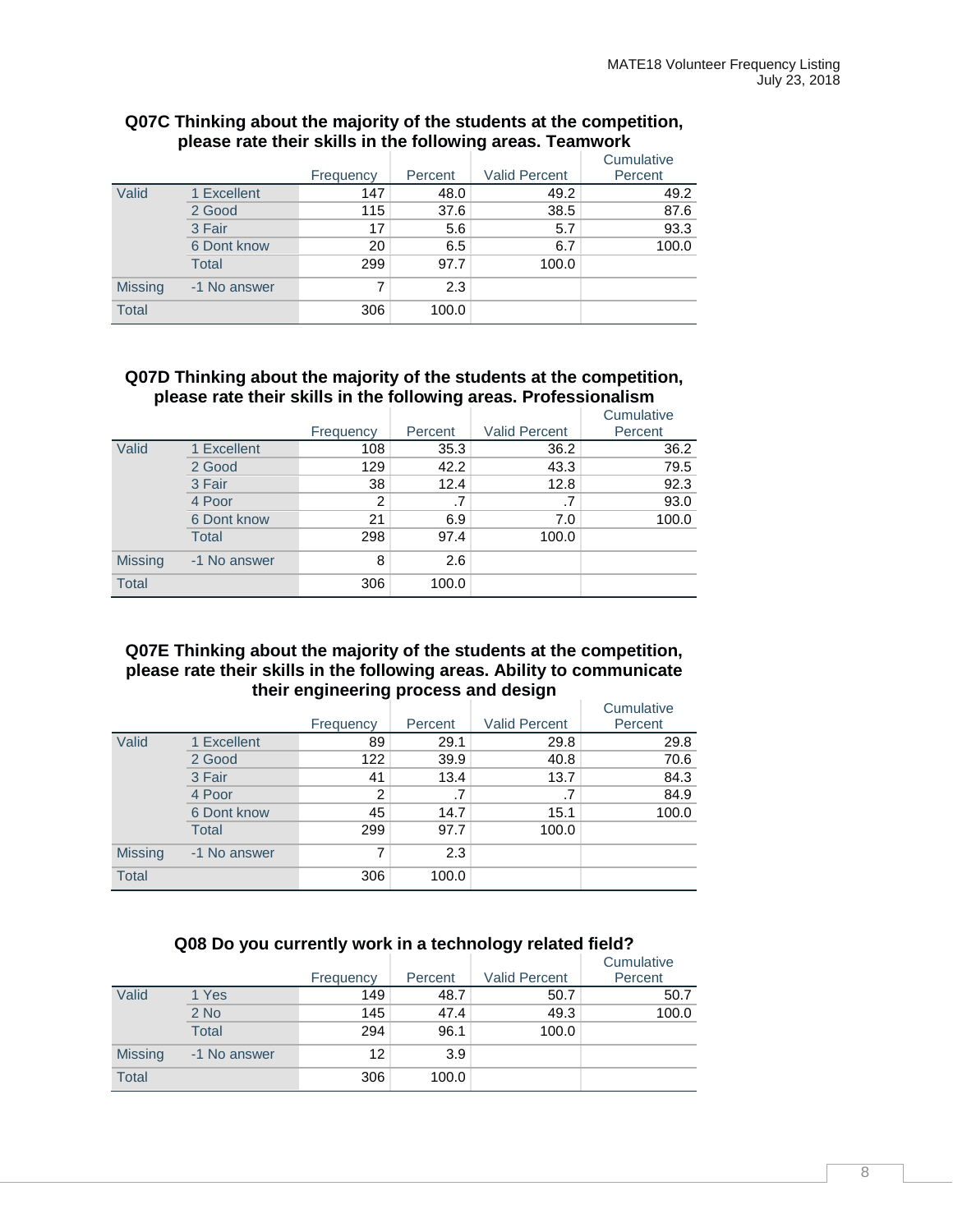| candidates?    |                      |           |         |                      |            |  |  |  |
|----------------|----------------------|-----------|---------|----------------------|------------|--|--|--|
|                |                      |           |         |                      | Cumulative |  |  |  |
|                |                      | Frequency | Percent | <b>Valid Percent</b> | Percent    |  |  |  |
| Valid          | 1 Yes, definitely    | 66        | 21.6    | 43.4                 | 43.4       |  |  |  |
|                | 2 Yes, probably      | 61        | 19.9    | 40.1                 | 83.6       |  |  |  |
|                | 3 No, probably not   | 7         | 2.3     | 4.6                  | 88.2       |  |  |  |
|                | 4 No. definitely not | 2         | .7      | 1.3                  | 89.5       |  |  |  |
|                | 5 Don't know         | 16        | 5.2     | 10.5                 | 100.0      |  |  |  |
|                | Total                | 152       | 49.7    | 100.0                |            |  |  |  |
| <b>Missing</b> | -3 Branching skip    | 140       | 45.8    |                      |            |  |  |  |
|                | -1 No answer         | 14        | 4.6     |                      |            |  |  |  |
|                | Total                | 154       | 50.3    |                      |            |  |  |  |
| <b>Total</b>   |                      | 306       | 100.0   |                      |            |  |  |  |

# **Q09 If an entry-level job or internship were available at your organization, would you consider the students at the competition to be strong**

# **Q10A Has your organization hired any students who participated in the MATE ROV program?**

|                |                    |           |         |                      | Cumulative |
|----------------|--------------------|-----------|---------|----------------------|------------|
|                |                    | Frequency | Percent | <b>Valid Percent</b> | Percent    |
| Valid          | 1 Yes -- How many? | 33        | 10.8    | 20.4                 | 20.4       |
|                | $2$ No             | 50        | 16.3    | 30.9                 | 51.2       |
|                | 3 Don't know       | 79        | 25.8    | 48.8                 | 100.0      |
|                | <b>Total</b>       | 162       | 52.9    | 100.0                |            |
| <b>Missing</b> | -3 Branching skip  | 127       | 41.5    |                      |            |
|                | -1 No answer       | 17        | 5.6     |                      |            |
|                | <b>Total</b>       | 144       | 47.1    |                      |            |
| <b>Total</b>   |                    | 306       | 100.0   |                      |            |

# **Q10B If yes, how many students has your organization hired who participated in the MATE ROV program?**

|                |                   |                |         |                      | Cumulative |
|----------------|-------------------|----------------|---------|----------------------|------------|
|                |                   | Frequency      | Percent | <b>Valid Percent</b> | Percent    |
| Valid          | 1                 | 8              | 2.6     | 29.6                 | 29.6       |
|                | $\overline{c}$    | 9              | 2.9     | 33.3                 | 63.0       |
|                | $\overline{3}$    | 3              | 1.0     | 11.1                 | 74.1       |
|                | $\overline{4}$    | $\overline{2}$ | .7      | 7.4                  | 81.5       |
|                | $\frac{5}{8}$     | 1              | .3      | 3.7                  | 85.2       |
|                |                   | $\overline{2}$ | .7      | 7.4                  | 92.6       |
|                | 10                | 2              | .7      | 7.4                  | 100.0      |
|                | <b>Total</b>      | 27             | 8.8     | 100.0                |            |
| <b>Missing</b> | -7 Don't know     | 1              | .3      |                      |            |
|                | -3 Branching skip | 256            | 83.7    |                      |            |
|                | -1 No answer      | 22             | 7.2     |                      |            |
|                | <b>Total</b>      | 279            | 91.2    |                      |            |
| <b>Total</b>   |                   | 306            | 100.0   |                      |            |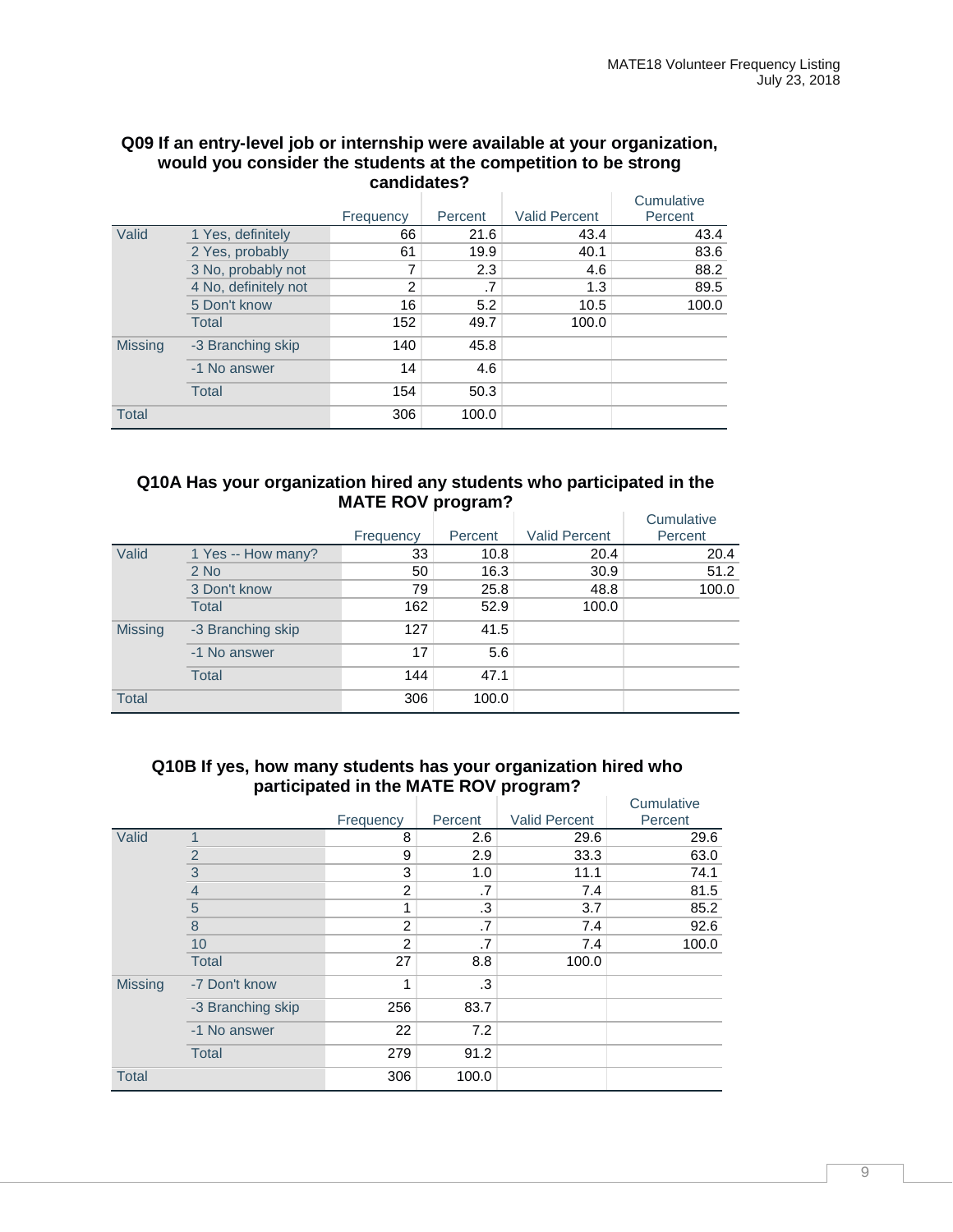| program :      |                 |           |         |         |            |
|----------------|-----------------|-----------|---------|---------|------------|
|                |                 |           |         | Valid   | Cumulative |
|                |                 | Frequency | Percent | Percent | Percent    |
| Valid          | $\overline{1}$  | 113       | 36.9    | 38.0    | 38.0       |
|                | $\frac{2}{3}$   | 37        | 12.1    | 12.5    | 50.5       |
|                |                 | 37        | 12.1    | 12.5    | 63.0       |
|                | $\overline{4}$  | 17        | 5.6     | 5.7     | 68.7       |
|                | $\overline{5}$  | 19        | 6.2     | 6.4     | 75.1       |
|                | $6\phantom{1}6$ | 21        | 6.9     | 7.1     | 82.2       |
|                | $\overline{7}$  | 3         | 1.0     | 1.0     | 83.2       |
|                | $\frac{8}{9}$   | 3         | 1.0     | 1.0     | 84.2       |
|                |                 | 10        | 3.3     | 3.4     | 87.5       |
|                | 10              | 13        | 4.2     | 4.4     | 91.9       |
|                | 11              | 6         | 2.0     | 2.0     | 93.9       |
|                | 12              | 6         | 2.0     | 2.0     | 96.0       |
|                | 13              | 3         | 1.0     | 1.0     | 97.0       |
|                | 14              | 1         | .3      | .3      | 97.3       |
|                | 15              | 6         | 2.0     | 2.0     | 99.3       |
|                | 16              | 1         | .3      | .3      | 99.7       |
|                | 17              | 1         | .3      | .3      | 100.0      |
|                | <b>Total</b>    | 297       | 97.1    | 100.0   |            |
| <b>Missing</b> | -1 No answer    | 9         | 2.9     |         |            |
| <b>Total</b>   |                 | 306       | 100.0   |         |            |

#### **Q11 How many years have you volunteered with the MATE ROV program?**

# **Q12 Are you a Marine Technology Society (MTS) member?**

|                |              | Frequency | Percent | <b>Valid Percent</b> | Cumulative<br>Percent |
|----------------|--------------|-----------|---------|----------------------|-----------------------|
|                |              |           |         |                      |                       |
| Valid          | 1 Yes        | 36        | 11.8    | 12.0                 | 12.0                  |
|                | $2$ No       | 265       | 86.6    | 88.0                 | 100.0                 |
|                | <b>Total</b> | 301       | 98.4    | 100.0                |                       |
| <b>Missing</b> | -1 No answer | 5         | 1.6     |                      |                       |
| <b>Total</b>   |              | 306       | 100.0   |                      |                       |

# **Q13A Have you ever competed in a MATE ROV competition? Yes, as a student**

|       |        | Frequency | Percent | <b>Valid Percent</b> | Cumulative<br>Percent |
|-------|--------|-----------|---------|----------------------|-----------------------|
| Valid | 1 Yes  | 33        | 10.8    | 10.8                 | 10.8                  |
|       | $2$ No | 272       | 88.9    | 88.9                 | 99.7                  |
|       |        |           | .3      | .3                   | 100.0                 |
|       | Total  | 306       | 100.0   | 100.0                |                       |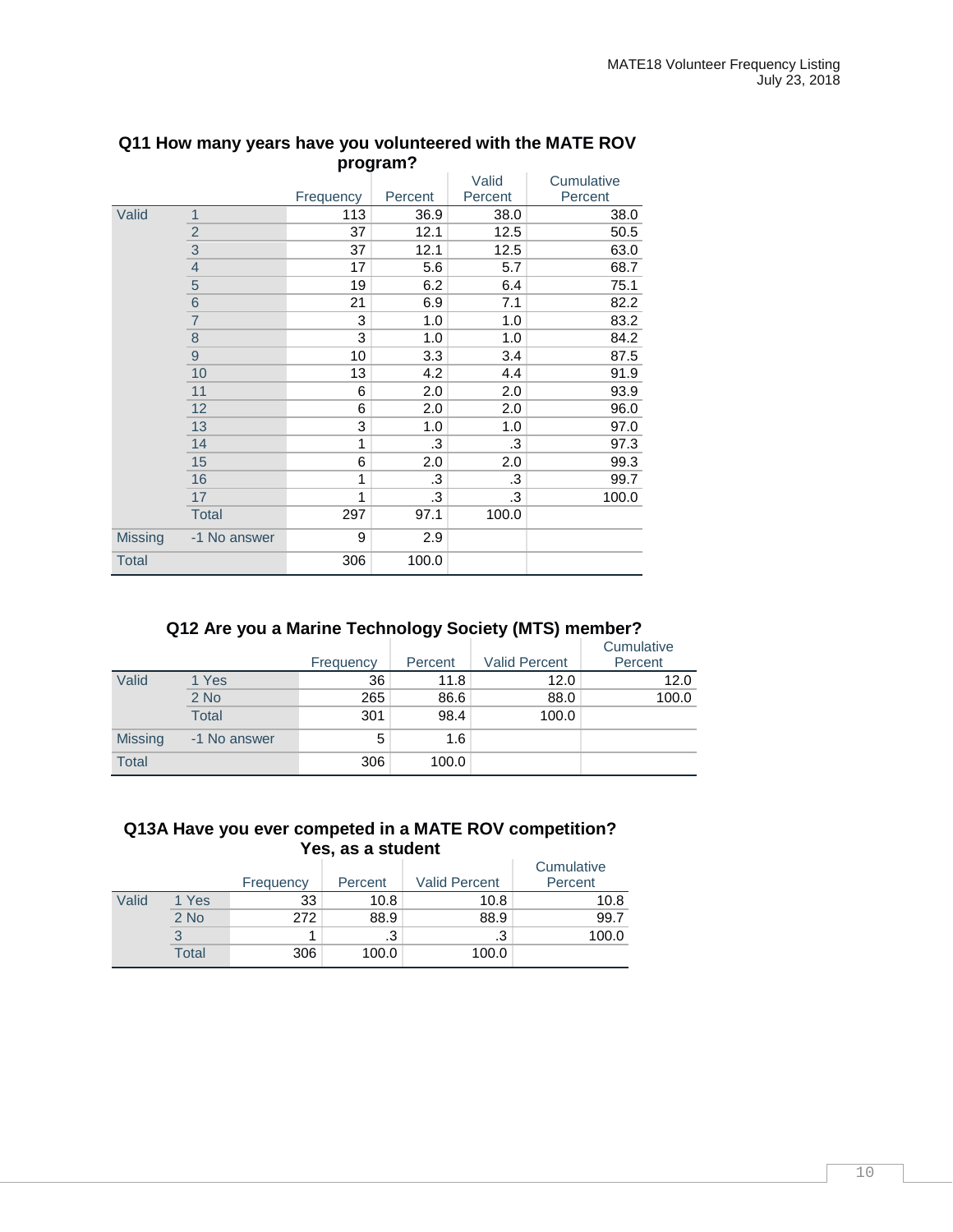#### **Q13B Have you ever competed in a MATE ROV competition? Yes, as a mentor**

|       |        | Frequency | Percent | <b>Valid Percent</b> | Cumulative<br>Percent |
|-------|--------|-----------|---------|----------------------|-----------------------|
| Valid | 1 Yes  | 46        | 15.0    | 15.0                 | 15.0                  |
|       | $2$ No | 260       | 85.0    | 85.0                 | 100.0                 |
|       | Total  | 306       | 100.0   | 100.0                |                       |

#### **Q13C Have you ever competed in a MATE ROV competition? No**

|       |        |           | IVU     |                      |            |
|-------|--------|-----------|---------|----------------------|------------|
|       |        |           |         |                      | Cumulative |
|       |        | Frequency | Percent | <b>Valid Percent</b> | Percent    |
| Valid | 1 Yes  | 229       | 74.8    | 74.8                 | 74.8       |
|       | $2$ No | 77        | 25.2    | 25.2                 | 100.0      |
|       | Total  | 306       | 100.0   | 100.0                |            |

# **Q14 What is your gender?**

|                |                        | Frequency | Percent | Valid Percent | Cumulative<br>Percent |
|----------------|------------------------|-----------|---------|---------------|-----------------------|
| Valid          | 1 Male                 | 183       | 59.8    | 60.8          | 60.8                  |
|                | 2 Female               | 109       | 35.6    | 36.2          | 97.0                  |
|                | 3 Prefer not to answer | 9         | 2.9     | 3.0           | 100.0                 |
|                | <b>Total</b>           | 301       | 98.4    | 100.0         |                       |
| <b>Missing</b> | -1 No answer           | 5         | 1.6     |               |                       |
| Total          |                        | 306       | 100.0   |               |                       |

#### **Q15A What would you say best describes your ethnicity? White**

|       |        | Frequency | Percent | <b>Valid Percent</b> | Cumulative<br>Percent |  |  |
|-------|--------|-----------|---------|----------------------|-----------------------|--|--|
| Valid | 1 Yes  | 237       | 77.5    | 77.5                 | 77.5                  |  |  |
|       | $2$ No | 69        | 22.5    | 22.5                 | 100.0                 |  |  |
|       | Total  | 306       | 100.0   | 100.0                |                       |  |  |

# **Q15B What would you say best describes your ethnicity? African American/Black**

|       |        | Frequency | Percent | <b>Valid Percent</b> | Cumulative<br>Percent |
|-------|--------|-----------|---------|----------------------|-----------------------|
| Valid | 1 Yes  | 17        | 5.6     | 5.6                  | 5.6                   |
|       | $2$ No | 289       | 94.4    | 94.4                 | 100.0                 |
|       | Total  | 306       | 100.0   | 100.0                |                       |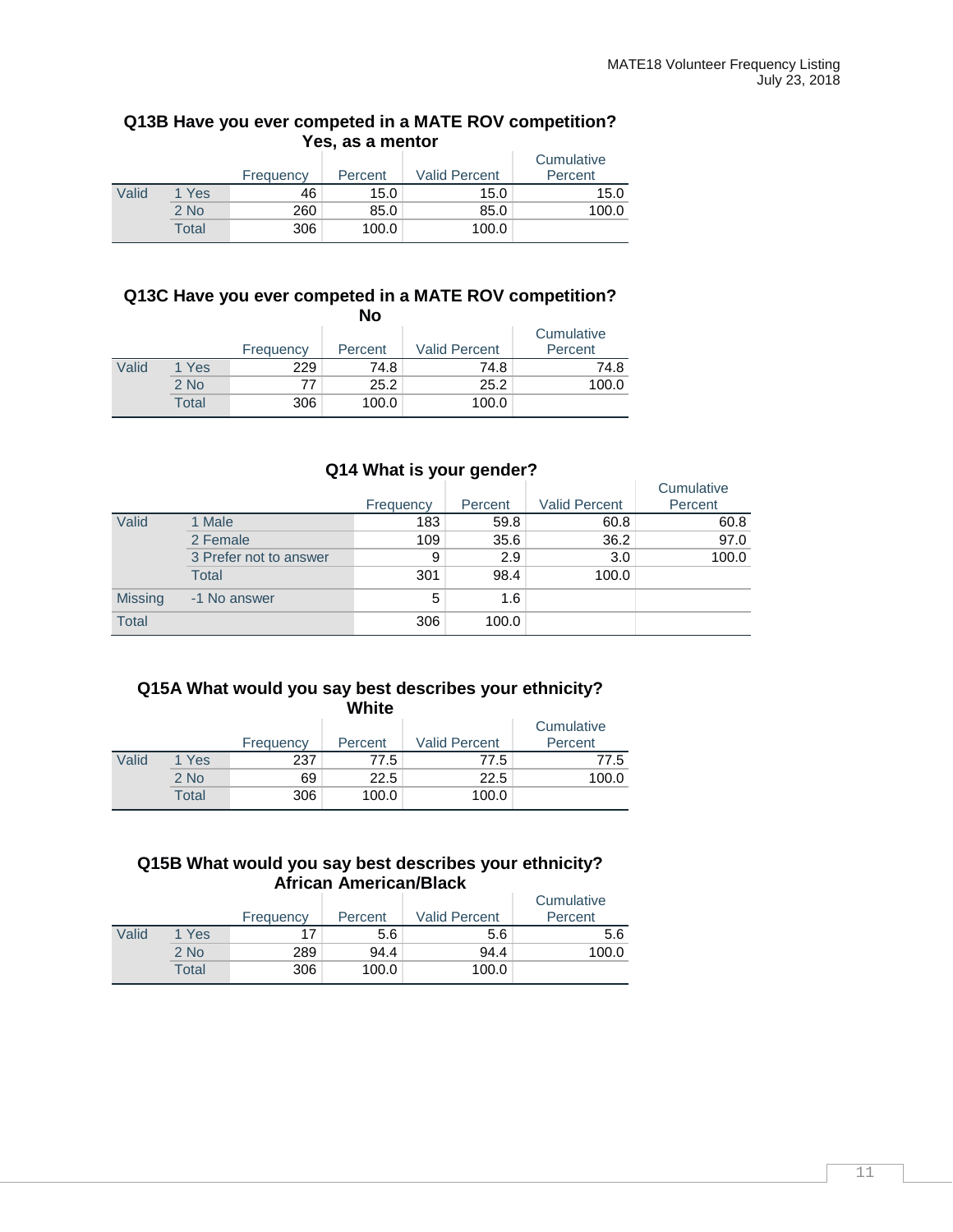# **Q15C What would you say best describes your ethnicity? Hispanic/Latino/a**

|       |        | Frequency | Percent | <b>Valid Percent</b> | Cumulative<br>Percent |
|-------|--------|-----------|---------|----------------------|-----------------------|
| Valid | 1 Yes  |           | 2.6     | 2.6                  | 2.6                   |
|       | $2$ No | 298       | 97.4    | 97.4                 | 100.0                 |
|       | Total  | 306       | 100.0   | 100.0                |                       |

#### **Q15D What would you say best describes your ethnicity? Asian**

|       | .      |           |         |                      |                       |  |  |  |
|-------|--------|-----------|---------|----------------------|-----------------------|--|--|--|
|       |        | Frequency | Percent | <b>Valid Percent</b> | Cumulative<br>Percent |  |  |  |
| Valid | 1 Yes  | 19        | 6.2     | 6.2                  | 6.2                   |  |  |  |
|       | $2$ No | 287       | 93.8    | 93.8                 | 100.0                 |  |  |  |
|       | Total  | 306       | 100.0   | 100.0                |                       |  |  |  |

# **Q15E What would you say best describes your ethnicity? Filipino/a**

|       |        | Frequency | Percent | <b>Valid Percent</b> | Cumulative<br>Percent |
|-------|--------|-----------|---------|----------------------|-----------------------|
| Valid | 1 Yes  | っ         | 1.0     | 1.0                  | 1.0                   |
|       | $2$ No | 303       | 99.0    | 99.0                 | 100.0                 |
|       | Total  | 306       | 100.0   | 100.0                |                       |

# **Q15F What would you say best describes your ethnicity? American Indian or Alaskan Native**

|       |        | Frequency | Percent | <b>Valid Percent</b> | Cumulative<br>Percent |
|-------|--------|-----------|---------|----------------------|-----------------------|
| Valid | 1 Yes  | 2         | 1.0     | 1.0                  | 1.0                   |
|       | $2$ No | 303       | 99.0    | 99.0                 | 100.0                 |
|       | Total  | 306       | 100.0   | 100.0                |                       |

# **Q15G What would you say best describes your ethnicity? Pacific Islander**

|       |        | Frequency | Percent | <b>Valid Percent</b> | Cumulative<br>Percent |
|-------|--------|-----------|---------|----------------------|-----------------------|
| Valid | 1 Yes  |           | ن.      | ົ<br>ن.              | .3                    |
|       | $2$ No | 305       | 99.7    | 99.7                 | 100.0                 |
|       | Total  | 306       | 100.0   | 100.0                |                       |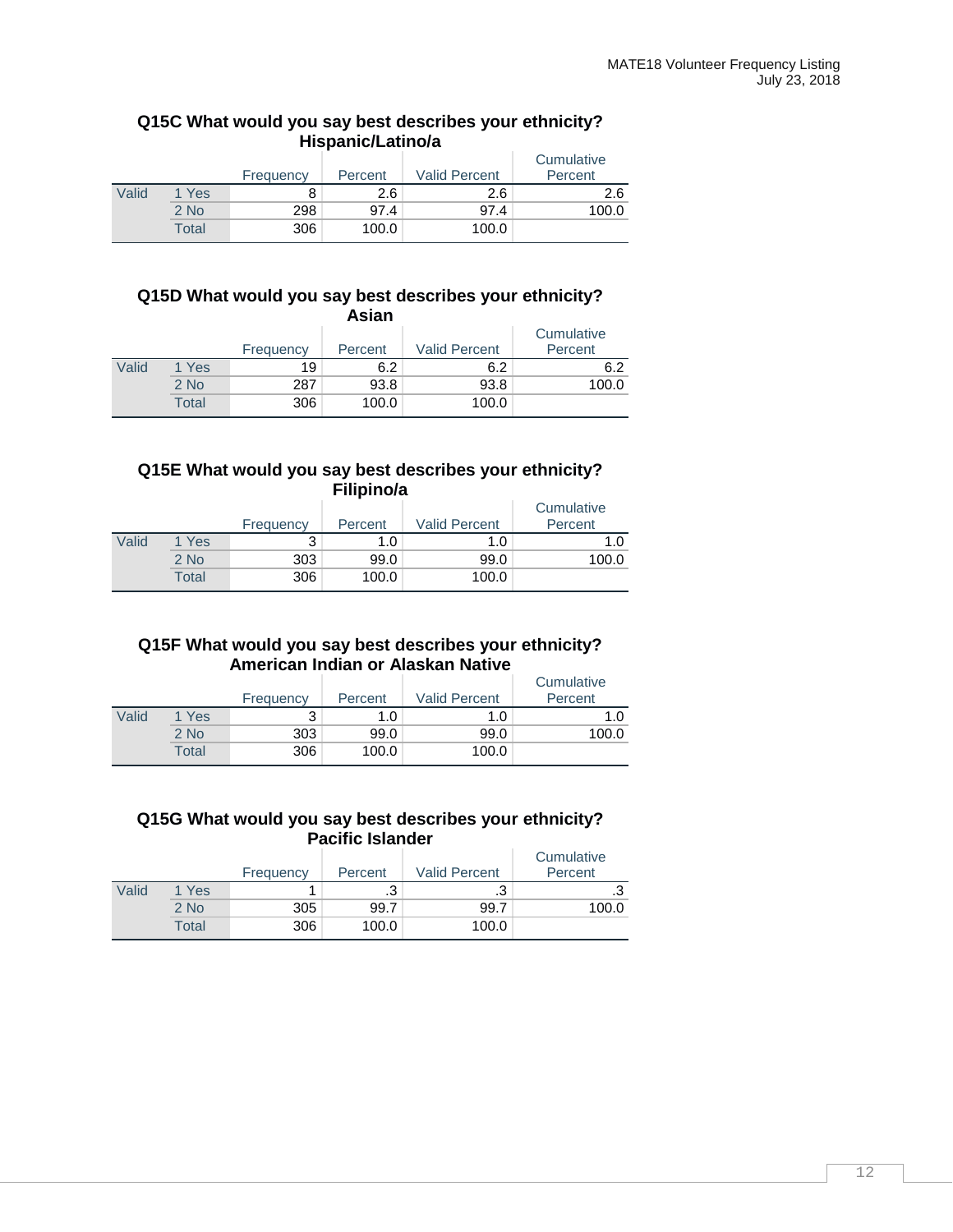# **Q15H What would you say best describes your ethnicity? Multiple ethnicities**

|       |        | Frequency | Percent | <b>Valid Percent</b> | Cumulative<br>Percent |
|-------|--------|-----------|---------|----------------------|-----------------------|
| Valid | 1 Yes  |           | 2.6     | 2.6                  | 2.6                   |
|       | $2$ No | 298       | 97.4    | 97.4                 | 100.0                 |
|       | Total  | 306       | 100.0   | 100.0                |                       |

#### **Q15I What would you say best describes your ethnicity? Other**

| ----  |       |           |         |                      |            |  |  |
|-------|-------|-----------|---------|----------------------|------------|--|--|
|       |       |           |         |                      | Cumulative |  |  |
|       |       | Frequency | Percent | <b>Valid Percent</b> | Percent    |  |  |
| Valid | 1 Yes |           | 2.6     | 2.6                  | 2.6        |  |  |
|       | 2 No  | 298       | 97.4    | 97.4                 | 100.0      |  |  |
|       | Total | 306       | 100.0   | 100.0                |            |  |  |

# **Q16 Do you have any disabilities?**

|                |                         | Frequency | Percent | <b>Valid Percent</b> | Cumulative<br>Percent |
|----------------|-------------------------|-----------|---------|----------------------|-----------------------|
| Valid          | 1 Yes                   |           | 2.3     | 2.4                  | 2.4                   |
|                | $2$ No                  | 277       | 90.5    | 94.2                 | 96.6                  |
|                | 3 Prefer not to respond | 10        | 3.3     | 3.4                  | 100.0                 |
|                | <b>Total</b>            | 294       | 96.1    | 100.0                |                       |
| <b>Missing</b> | -1 No answer            | 12        | 3.9     |                      |                       |
| Total          |                         | 306       | 100.0   |                      |                       |

# **Q17 Do you have any comments you would like to share about your experiences as a volunteer? Write them in the space below.**

|       |               | Frequency | Percent | <b>Valid Percent</b> | Cumulative<br>Percent |
|-------|---------------|-----------|---------|----------------------|-----------------------|
| Valid | 1 Comments    | 125       | 40.8    | 40.8                 | 40.8                  |
|       | 2 No comments | 181       | 59.2    | 59.2                 | 100.0                 |
|       | $\tau$ otal   | 306       | 100.0   | 100.0                |                       |

| <b>Status</b> |                |           |                  |                      |                       |  |  |
|---------------|----------------|-----------|------------------|----------------------|-----------------------|--|--|
|               |                | Frequency | Percent          | <b>Valid Percent</b> | Cumulative<br>Percent |  |  |
| Valid         | Paper complete | 303       | 99.0             | 99.0                 | 99.0                  |  |  |
|               | WEB complete   | 3         | 1.0 <sub>1</sub> | 1.0                  | 100.0                 |  |  |
|               | Total          | 306       | 100.0            | 100.0                |                       |  |  |